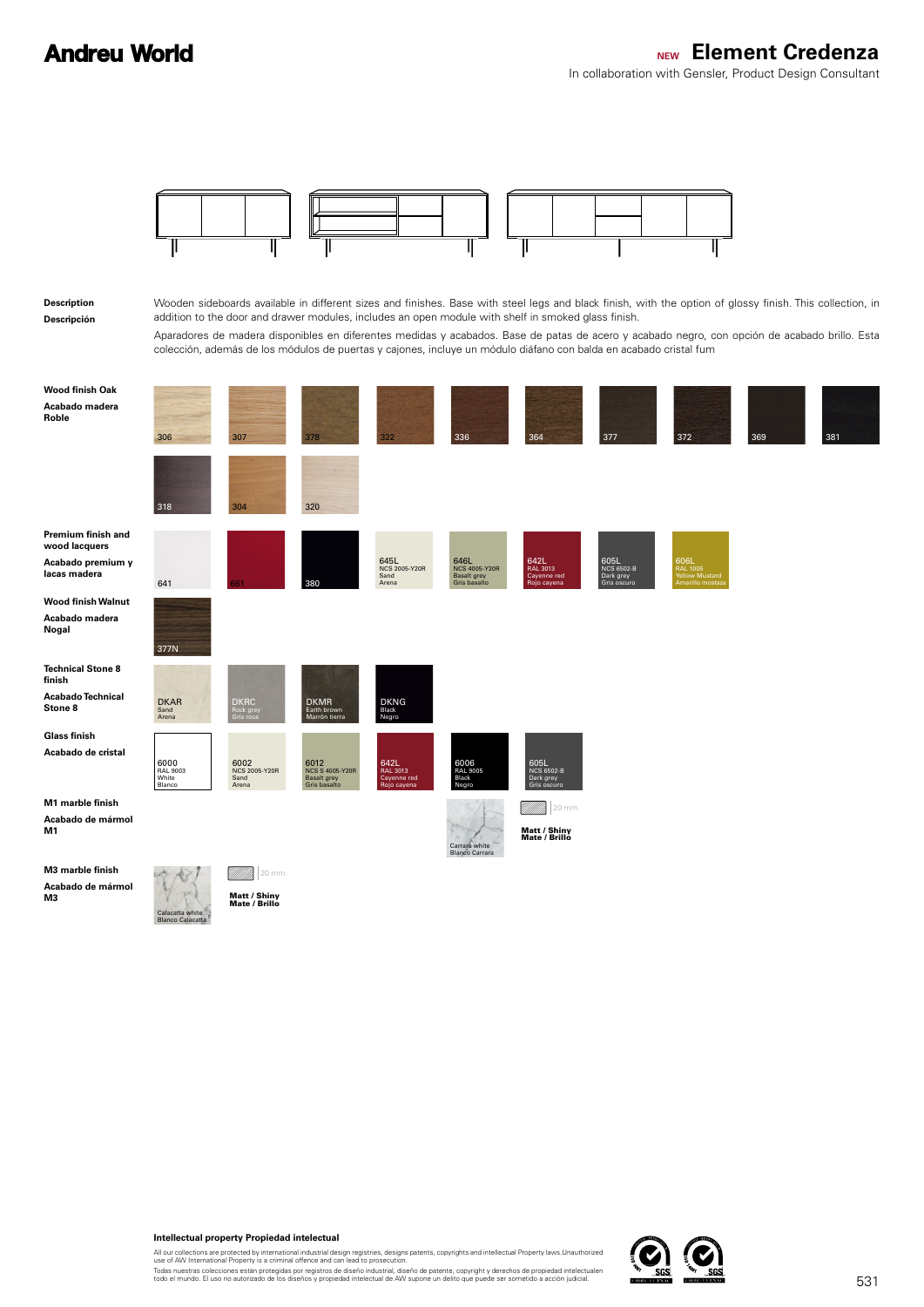**Shelving module + door modules Módulo estantería + módulos puertas**





Exterior material / Material exterior

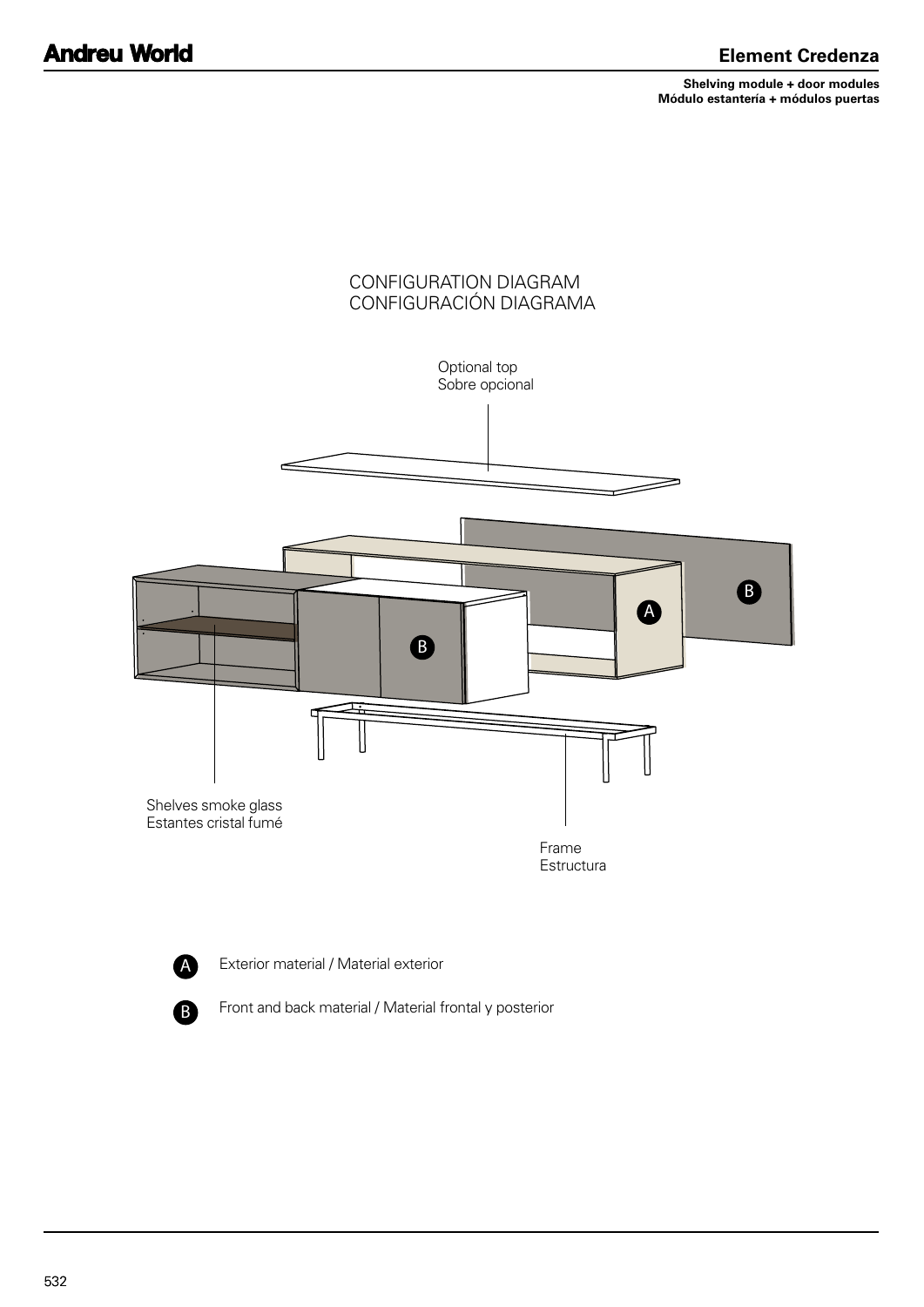

**lbs** 368 368 368

**lbs** 101 401 401 401 401

**lbs** 461 461 461 461

Lacado **AP04878** 6,231 **AP04879** 6,501 **AP04880** 5,183

Lacado **AP04914** 7,458 **AP04915** 7,796 **AP04916** 6,378

**5 boxes / bultos**  $\boxed{D}$  **Ft** 44,25 44,25 44,25

**5 boxes / bultos E Ft** 55,5 55,5 55,5

**6 boxes / bultos**  $\overline{\Box}$  **Ft** 64,5 64,5 64,5 64,5



|  | I |  |  |  |  |  |
|--|---|--|--|--|--|--|
|--|---|--|--|--|--|--|

**99.25x21x29.75** Lacquered

**119x21x29.75** Lacquered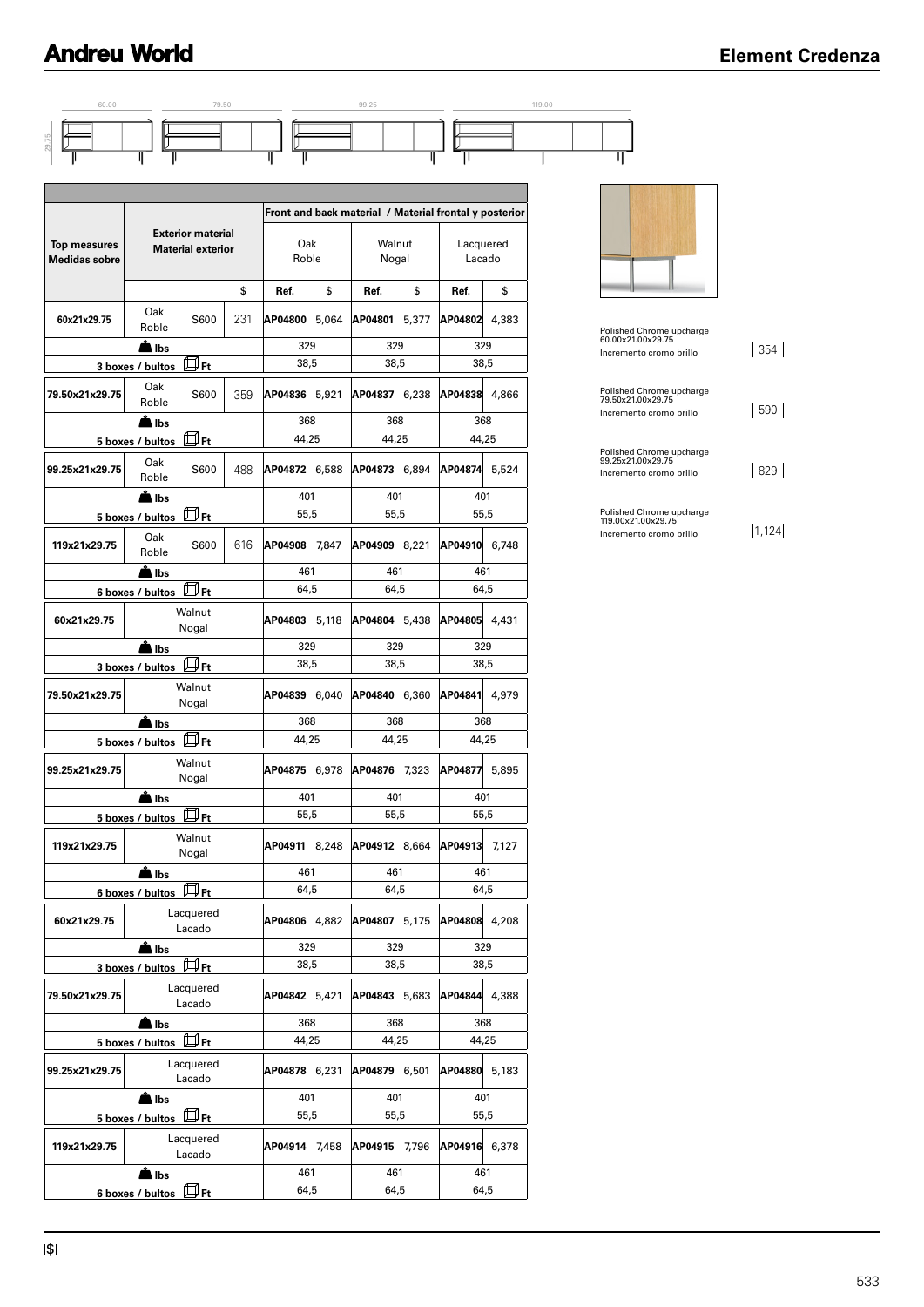| <b>Optional table tops /Sobres opcionales</b> |                          |                                  |                        |                        |  |
|-----------------------------------------------|--------------------------|----------------------------------|------------------------|------------------------|--|
| <b>Top measures</b><br><b>Medidas Sobres</b>  | <b>Technical Stone 8</b> | Low Iron Glass<br>Cristal óptico | Marble M1<br>Mármol M1 | Marble M3<br>Mármol M3 |  |
|                                               | \$                       | \$                               | \$                     | \$                     |  |
| 60x21x29.75                                   | 1,886                    | 1,505                            | 1,538                  | 3,708                  |  |
| in Ibs                                        | 49.5                     | 56.9                             | 69.5                   | 69.5                   |  |
| $\boxplus_{\textsf{Ft}}$                      | 0.51                     | 0.51                             | 0.51                   | 0.51                   |  |
| 79.50x21x29.75                                | 2,298                    | 1,698                            | 2,008                  | 4,536                  |  |
| lbs                                           | 67.5                     | 69.4                             | 76                     | 76                     |  |
| " Ft                                          | 0.59                     | 0.59                             | 0.59                   | 0.59                   |  |
| 99.25x21x29.75                                | 2,759                    | 2,015                            | 2,502                  | 5,660                  |  |
| lbs                                           | 74.8                     | 74.6                             | 98.4                   | 98.4                   |  |
|                                               | 0.72                     | 0.72                             | 0.72                   | 0.72                   |  |
| 119x21x29.75                                  | 3,149                    | 2,332                            | 3,081                  | 6,640                  |  |
| Ibs                                           | 81.2                     | 89.7                             | 106.3                  | 106.3                  |  |
| " Ft                                          | 0.91                     | 0.91                             | 0.91                   | 0.91                   |  |

| ***Marble shiny<br>upcharge     |    |  |
|---------------------------------|----|--|
| Incremento por<br>mármol brillo | 64 |  |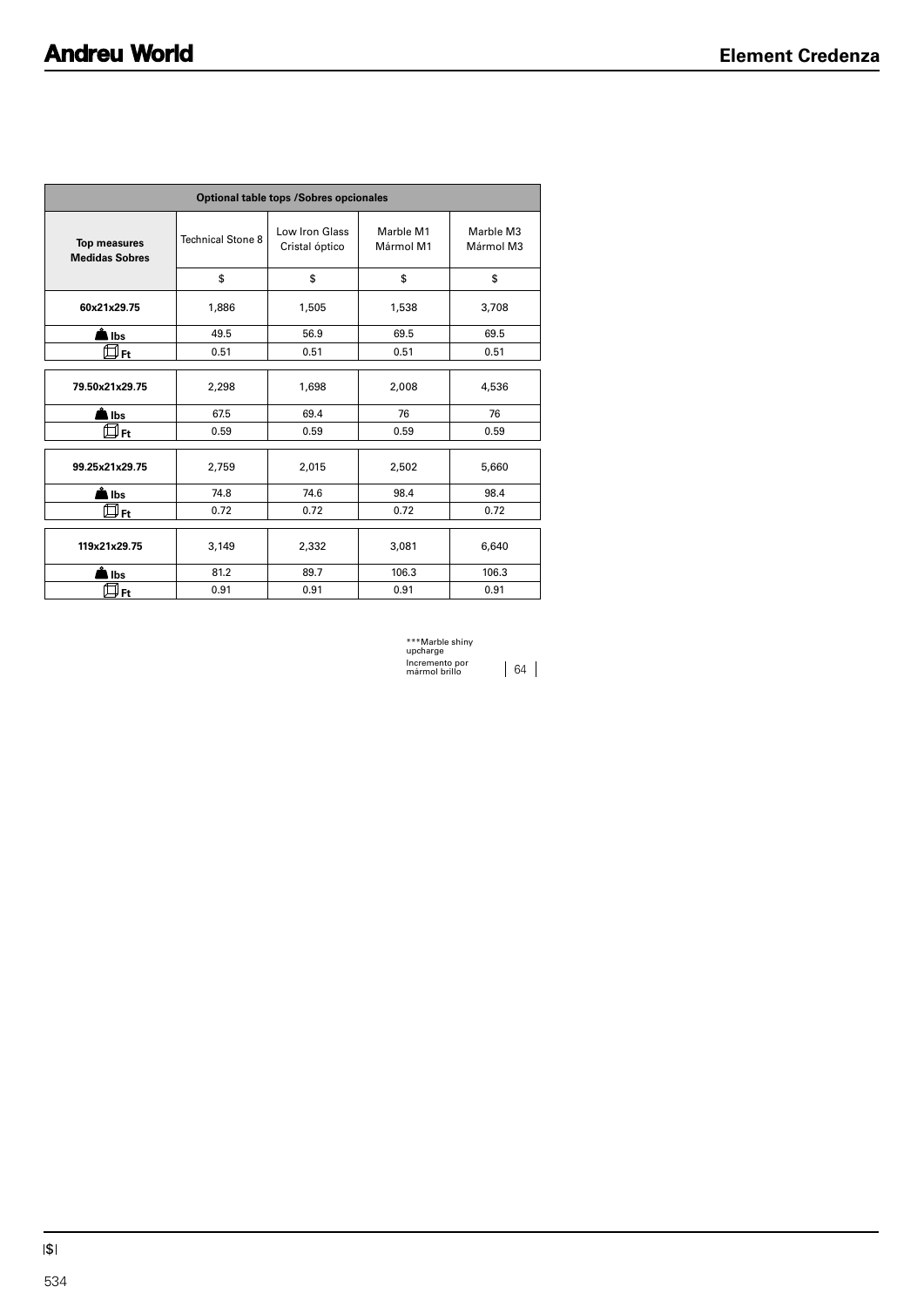**Shelving module + drawer module + door modules Módulo estantería + módulo cajones + módulos puertas**



A

Exterior material / Material exterior

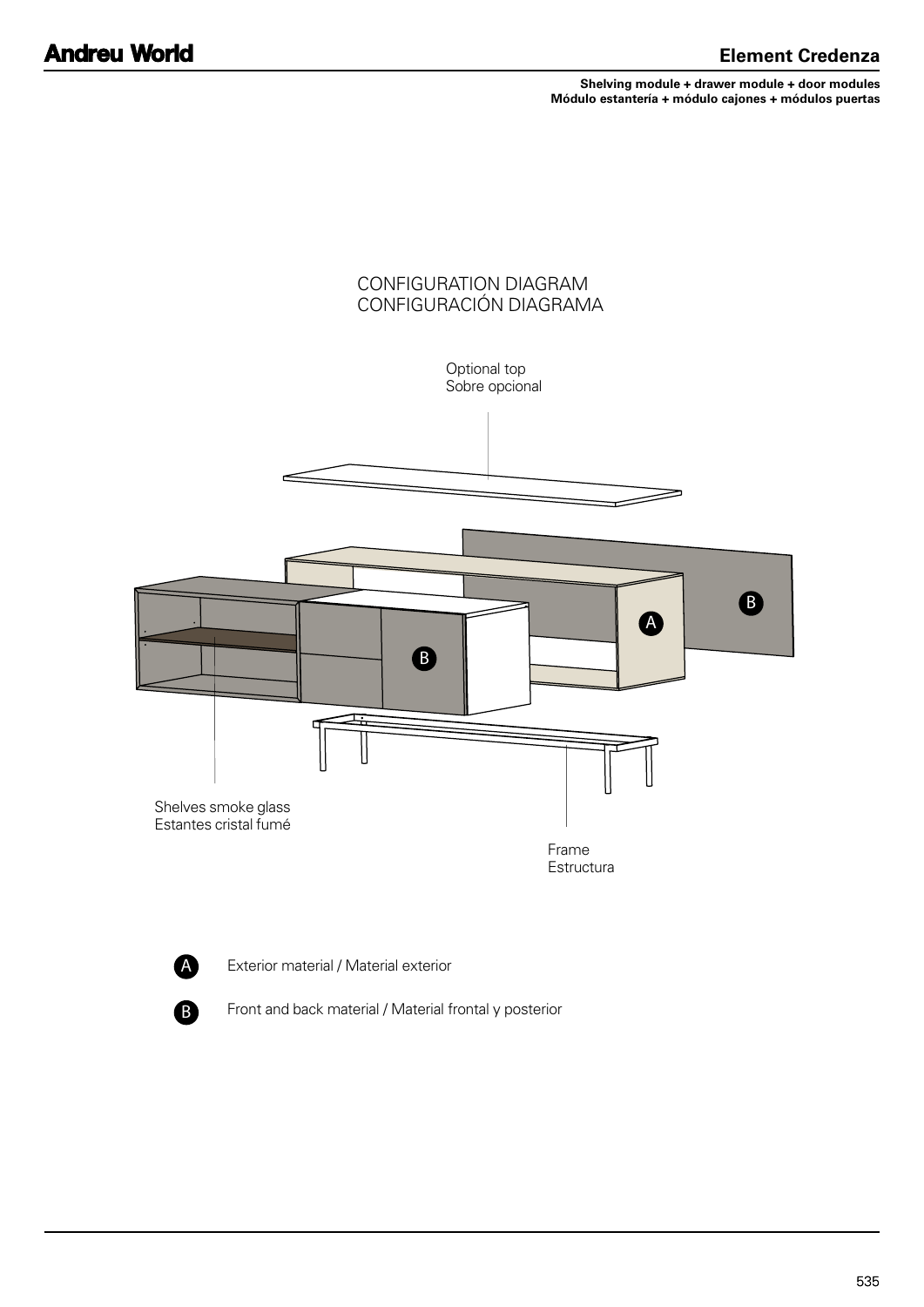

|                                             |                         |                                                      |     |              |       | Front and back material / Material frontal y posterior |        |                     |       |
|---------------------------------------------|-------------------------|------------------------------------------------------|-----|--------------|-------|--------------------------------------------------------|--------|---------------------|-------|
| <b>Top measures</b><br><b>Medidas sobre</b> |                         | <b>Exterior material</b><br><b>Material exterior</b> |     | Oak<br>Roble |       | Walnut<br>Nogal                                        |        | Lacquered<br>Lacado |       |
|                                             |                         |                                                      | \$  | Ref.         | \$    | Ref.                                                   | \$     | Ref.                | \$    |
| 60x21x29.75                                 | Oak<br>Roble            | S600                                                 | 231 | AP04809      | 6,416 | AP04810                                                | 6,728  | AP04811             | 5,734 |
|                                             | <b>■ Ibs</b>            |                                                      |     | 329          |       | 329                                                    |        | 329                 |       |
|                                             | 3 boxes / bultos        | 口 <sub>Ft</sub>                                      |     | 38,5         |       | 38,5                                                   |        | 38,5                |       |
| 79.50x21x29.75                              | Oak<br>Roble            | S600                                                 | 359 | AP04845      | 7.276 | AP04846                                                | 7.588  | AP04847             | 6,222 |
|                                             | <b>A</b> ∎lbs           |                                                      |     | 368          |       | 368                                                    |        | 368                 |       |
|                                             | 5 boxes / bultos        | 口 <sub>Ft</sub>                                      |     | 44,25        |       | 44,25                                                  |        | 44,25               |       |
| 99.25x21x29.75                              | Oak<br>Roble            | S600                                                 | 488 | AP04881      | 7.939 | AP04882                                                | 8,246  | AP04883             | 6,878 |
|                                             | å Ib <u>s</u>           |                                                      |     | 401          |       | 401                                                    |        | 401                 |       |
|                                             | 5 boxes / bultos        | $\square$ Ft                                         |     | 55,5         |       | 55,5                                                   |        | 55,5                |       |
| 119x21x29.75                                | Oak<br>Roble            | S600                                                 | 616 | AP04917      | 9,368 | AP04918                                                | 9,742  | AP04919             | 8,269 |
|                                             | ■ Ibs                   |                                                      |     | 461          |       | 461                                                    |        | 461                 |       |
|                                             | 6 boxes / bultos        | $\square$ Ft                                         |     | 64,5         |       | 64,5                                                   |        | 64,5                |       |
| 60x21x29.75                                 |                         | Walnut<br>Nogal                                      |     | AP04812      | 6,469 | AP04813                                                | 6,788  | AP04814             | 5,783 |
|                                             | <u>Å</u> lbs            |                                                      |     | 329          |       | 329                                                    |        | 329                 |       |
|                                             | 3 boxes / bultos        | $\boxplus$ Ft                                        |     | 38,5         |       | 38,5                                                   |        | 38,5                |       |
| 79.50x21x29.75                              |                         | Walnut<br>Nogal                                      |     | AP04848      | 7,388 | AP04849                                                | 7,717  | AP04850             | 6,332 |
|                                             | ll Ibs                  |                                                      |     | 368          |       | 368                                                    |        | 368                 |       |
|                                             | 5 boxes / bultos DFt    |                                                      |     | 44,25        |       | 44,25                                                  |        | 44,25               |       |
| 99.25x21x29.75                              |                         | Walnut<br>Nogal                                      |     | AP04884      | 8,331 | AP04885                                                | 8,674  | AP04886             | 7,246 |
|                                             | l Ibs                   |                                                      |     | 401          |       | 401                                                    |        | 401                 |       |
|                                             | 5 boxes / bultos        | $\boxplus$ Ft                                        |     | 55.5         |       | 55,5                                                   |        | 55,5                |       |
| 119x21x29.75                                |                         | Walnut<br>Nogal                                      |     | AP04920      | 9.769 | AP04921                                                | 10,185 | AP04922             | 8,648 |
|                                             | lbs                     |                                                      |     | 461<br>64,5  |       | 461<br>64,5                                            |        | 461<br>64,5         |       |
| 60x21x29.75                                 | 6 boxes / bultos        | 口 <sub>Ft</sub><br>Lacquered<br>Lacado               |     | AP04815      | 6,231 | AP04816 6,527                                          |        | AP04817             | 5,559 |
|                                             | llbs                    |                                                      |     | 329          |       | 329                                                    |        | 329                 |       |
|                                             | 3 boxes / bultos        | 口 <sub>Ft</sub>                                      |     | 38,5         |       | 38,5                                                   |        | 38,5                |       |
| 79.50x21x29.75                              |                         | Lacquered<br>Lacado                                  |     | AP04851      | 6,773 | AP04852                                                | 7,036  | AP04853             | 5,743 |
|                                             | lbs                     |                                                      |     | 368          |       | 368                                                    |        | 368                 |       |
|                                             | 5 boxes / bultos        | $\Box$ Ft                                            |     | 44,25        |       | 44,25                                                  |        | 44,25               |       |
| 99.25x21x29.75                              |                         | Lacquered<br>Lacado                                  |     | AP04887      | 7,582 | AP04888                                                | 7,853  | AP04889             | 6,537 |
|                                             | lbs                     |                                                      |     | 401          |       | 401                                                    |        | 401                 |       |
|                                             | 5 boxes / bultos [J] Ft |                                                      |     | 55,5         |       | 55,5                                                   |        | 55,5                |       |
| 119x21x29.75                                |                         | Lacquered<br>Lacado                                  |     | AP04923      | 8,979 | AP04924 9,317                                          |        | AP04925             | 7,899 |
|                                             | <b>A</b> lbs            |                                                      |     | 461          |       | 461                                                    |        | 461                 |       |
|                                             | 6 boxes / bultos HFt    |                                                      |     | 64,5         |       | 64,5                                                   |        | 64,5                |       |



| Polished Chrome upcharge<br>60.00x21.00x29.75<br>Incremento cromo brillo | 354 |
|--------------------------------------------------------------------------|-----|
| Polished Chrome upcharge<br>79.50x21.00x29.75<br>Incremento cromo brillo | 590 |
| Polished Chrome upcharge<br>99.25x21.00x29.75<br>Incremento cromo brillo | 829 |
| Polished Chrome upcharge<br>119.00x21.00x29.75                           |     |

 $\frac{119.00 \times 21.00 \times 29.75}{1000 \times 21.00 \times 21.00 \times 21.00 \times 21.00 \times 21.00 \times 21.00 \times 21.00 \times 21.00 \times 21.00 \times 21.00 \times 21.00 \times 21.00 \times 21.00 \times 21.00 \times 21.00 \times 21.00 \times 21.00 \times 21.00 \times 21.00 \times 21.00 \times 21.00 \times 21.00 \times 21.00 \times 21.$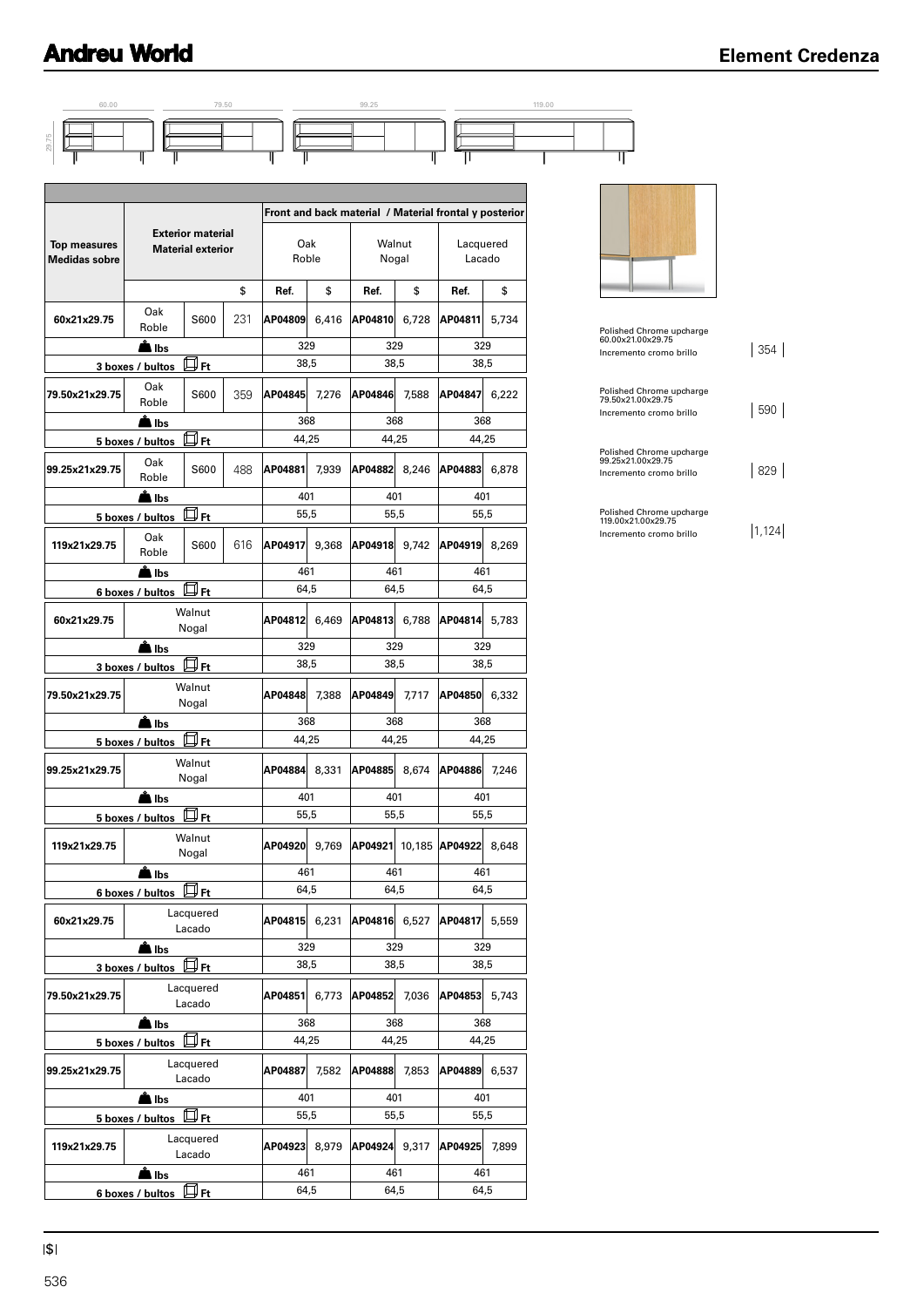| <b>Optional table tops /Sobres opcionales</b> |                          |                                  |                        |                        |  |
|-----------------------------------------------|--------------------------|----------------------------------|------------------------|------------------------|--|
| <b>Top measures</b><br><b>Medidas Sobres</b>  | <b>Technical Stone 8</b> | Low Iron Glass<br>Cristal óptico | Marble M1<br>Mármol M1 | Marble M3<br>Mármol M3 |  |
|                                               | \$                       | \$                               | \$                     | \$                     |  |
| 60x21x29.75                                   | 1,886                    | 1,505                            | 1,538                  | 3,708                  |  |
| in Ibs                                        | 49.5                     | 56.9                             | 69.5                   | 69.5                   |  |
| <u>U Ft</u>                                   | 0.51                     | 0.51                             | 0.51                   | 0.51                   |  |
| 79.50x21x29.75                                | 2,298                    | 1,698                            | 2,008                  | 4,536                  |  |
| lbs                                           | 67.5                     | 69.4                             | 76                     | 76                     |  |
| " Ft                                          | 0.59                     | 0.59                             | 0.59                   | 0.59                   |  |
| 99.25x21x29.75                                | 2,759                    | 2,015                            | 2,502                  | 5,660                  |  |
| lbs                                           | 74.8                     | 74.6                             | 98.4                   | 98.4                   |  |
| $\mathop{\boxplus}$ Ft                        | 0.72                     | 0.72                             | 0.72                   | 0.72                   |  |
| 119x21x29.75                                  | 3,149                    | 2,332                            | 3,081                  | 6,640                  |  |
| Ibs                                           | 81.2                     | 89.7                             | 106.3                  | 106.3                  |  |
| " Ft                                          | 0.91                     | 0.91                             | 0.91                   | 0.91                   |  |

| ***Marble shiny<br>upcharge     |  |
|---------------------------------|--|
| Incremento por<br>mármol hrillo |  |

mármol brillo 64

\$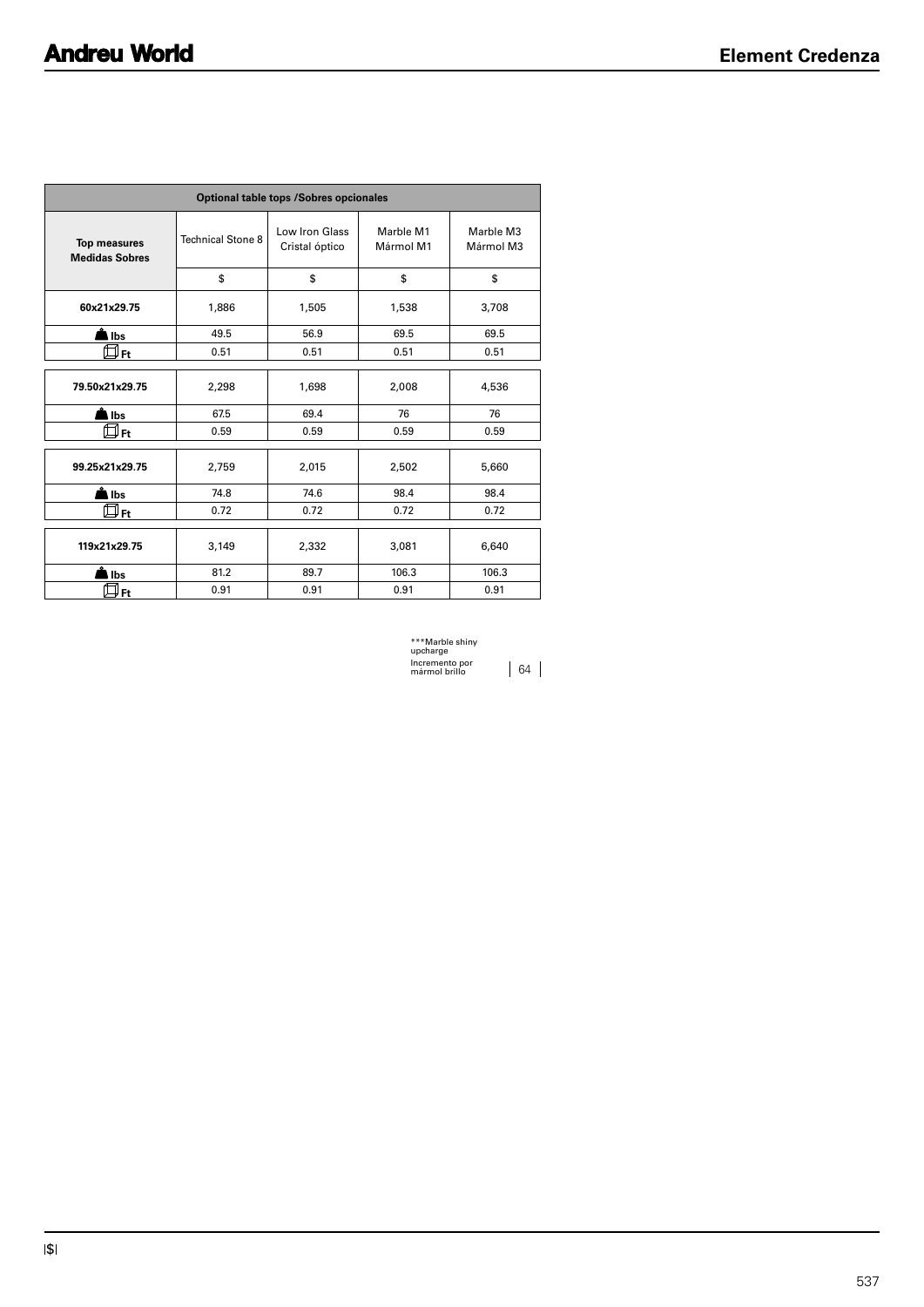**Door modules Módulos puertas**





Exterior material / Material exterior

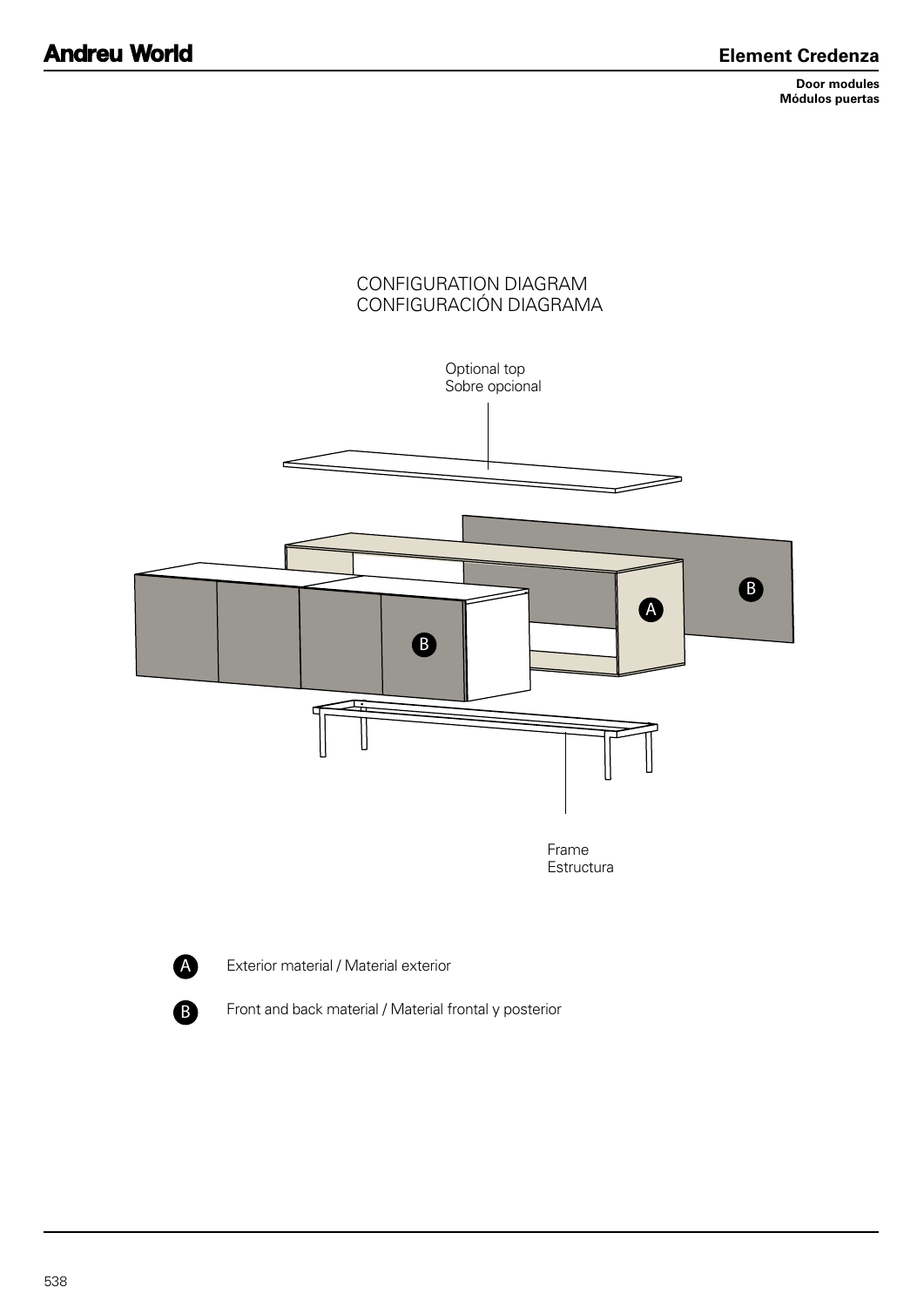



|  | │ |  |
|--|---|--|
|--|---|--|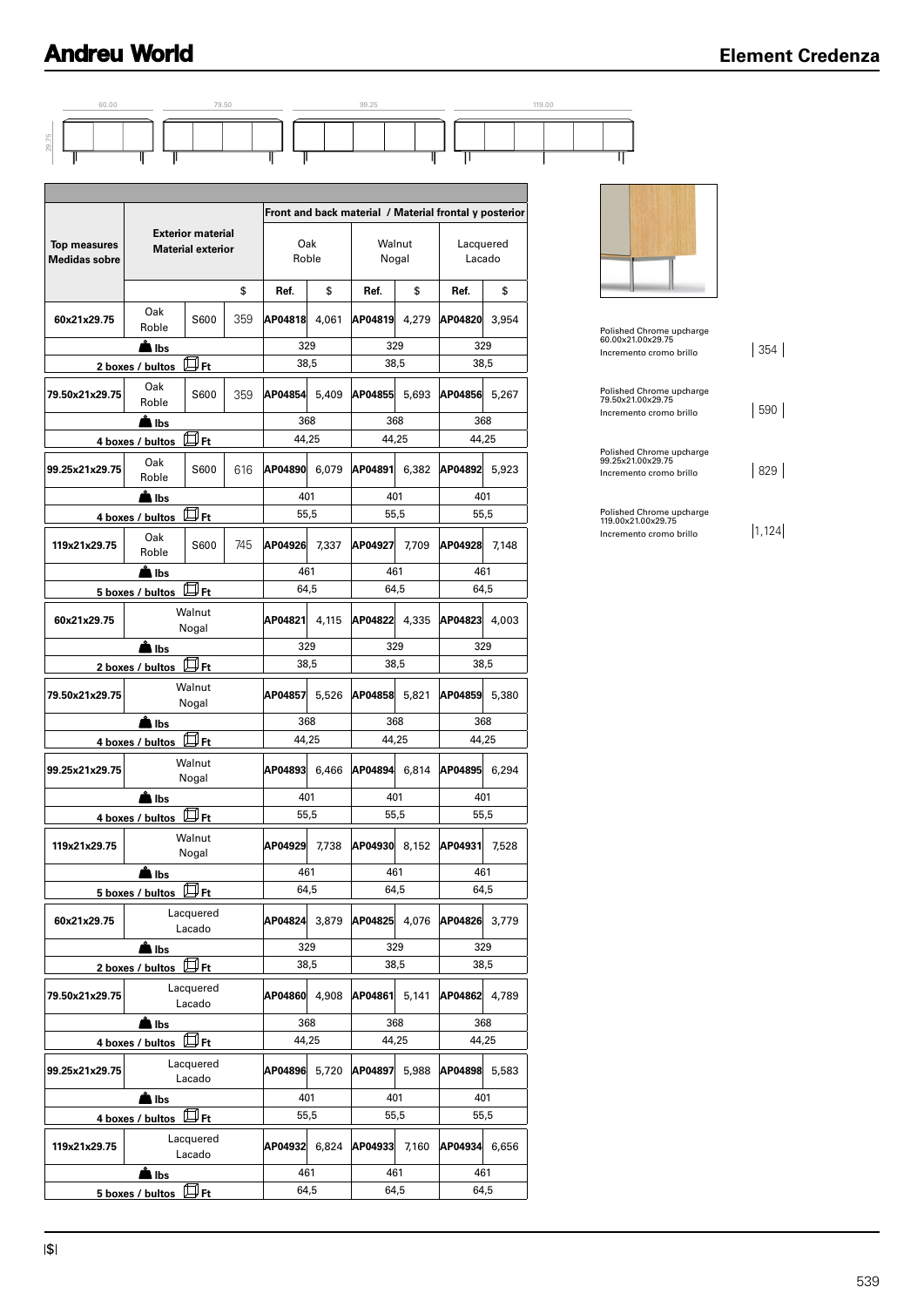| <b>Optional table tops /Sobres opcionales</b> |                          |                                  |                        |                        |  |
|-----------------------------------------------|--------------------------|----------------------------------|------------------------|------------------------|--|
| <b>Top measures</b><br><b>Medidas Sobres</b>  | <b>Technical Stone 8</b> | Low Iron Glass<br>Cristal óptico | Marble M1<br>Mármol M1 | Marble M3<br>Mármol M3 |  |
|                                               | \$                       | \$                               | \$                     | \$                     |  |
| 60x21x29.75                                   | 1,886                    | 1,505                            | 1,538                  | 3,708                  |  |
| in Ibs                                        | 49.5                     | 56.9                             | 69.5                   | 69.5                   |  |
| " Ft                                          | 0.51                     | 0.51                             | 0.51                   | 0.51                   |  |
|                                               |                          |                                  |                        |                        |  |
| 79.50x21x29.75                                | 2,298                    | 1,698                            | 2,008                  | 4,536                  |  |
| lbs                                           | 67.5                     | 69.4                             | 76                     | 76                     |  |
| " Ft                                          | 0.59                     | 0.59                             | 0.59                   | 0.59                   |  |
|                                               |                          |                                  |                        |                        |  |
| 99.25x21x29.75                                | 2,759                    | 2,015                            | 2,502                  | 5,660                  |  |
| lbs                                           | 74.8                     | 74.6                             | 98.4                   | 98.4                   |  |
| ⇒Ft                                           | 0.72                     | 0.72                             | 0.72                   | 0.72                   |  |
| 119x21x29.75                                  | 3,149                    | 2,332                            | 3,081                  | 6,640                  |  |
| Ibs                                           | 81.2                     | 89.7                             | 106.3                  | 106.3                  |  |
| " Ft                                          | 0.91                     | 0.91                             | 0.91                   | 0.91                   |  |

\*\*\*Marble shiny upcharge Incremento por mármol brillo 64

\$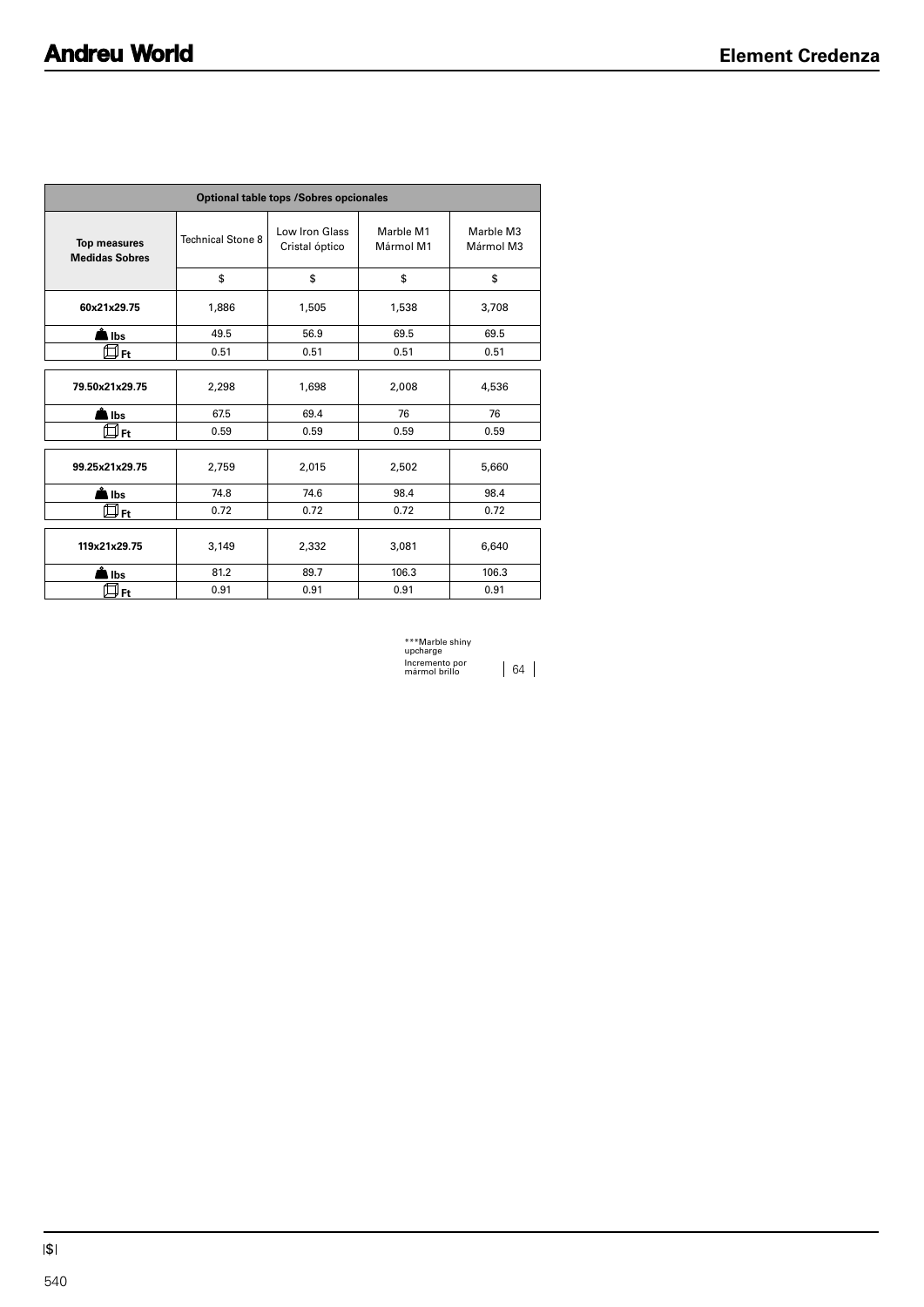**Drawer modules + door modules Módulos cajones + módulos puertas**





Exterior material / Material exterior

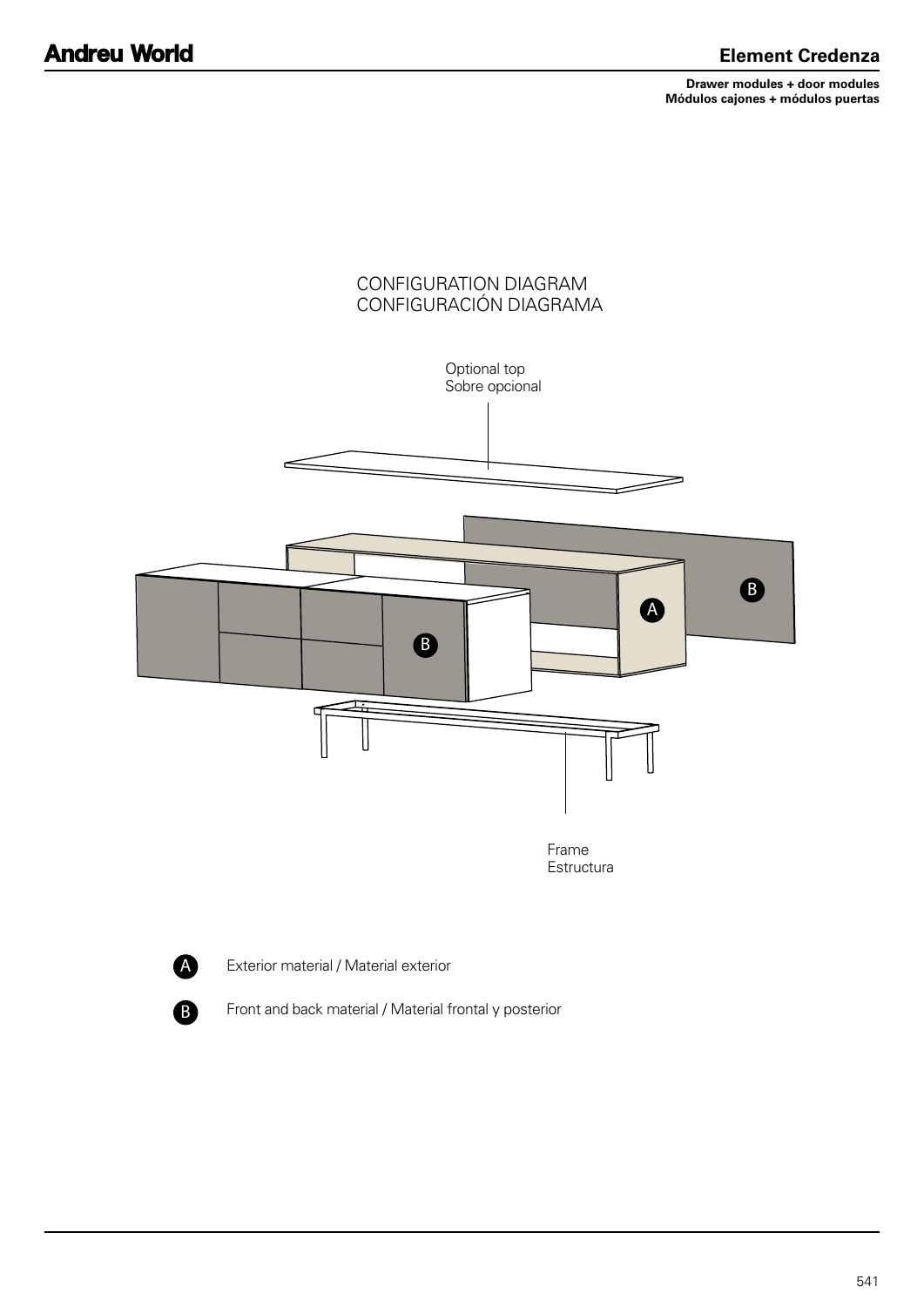